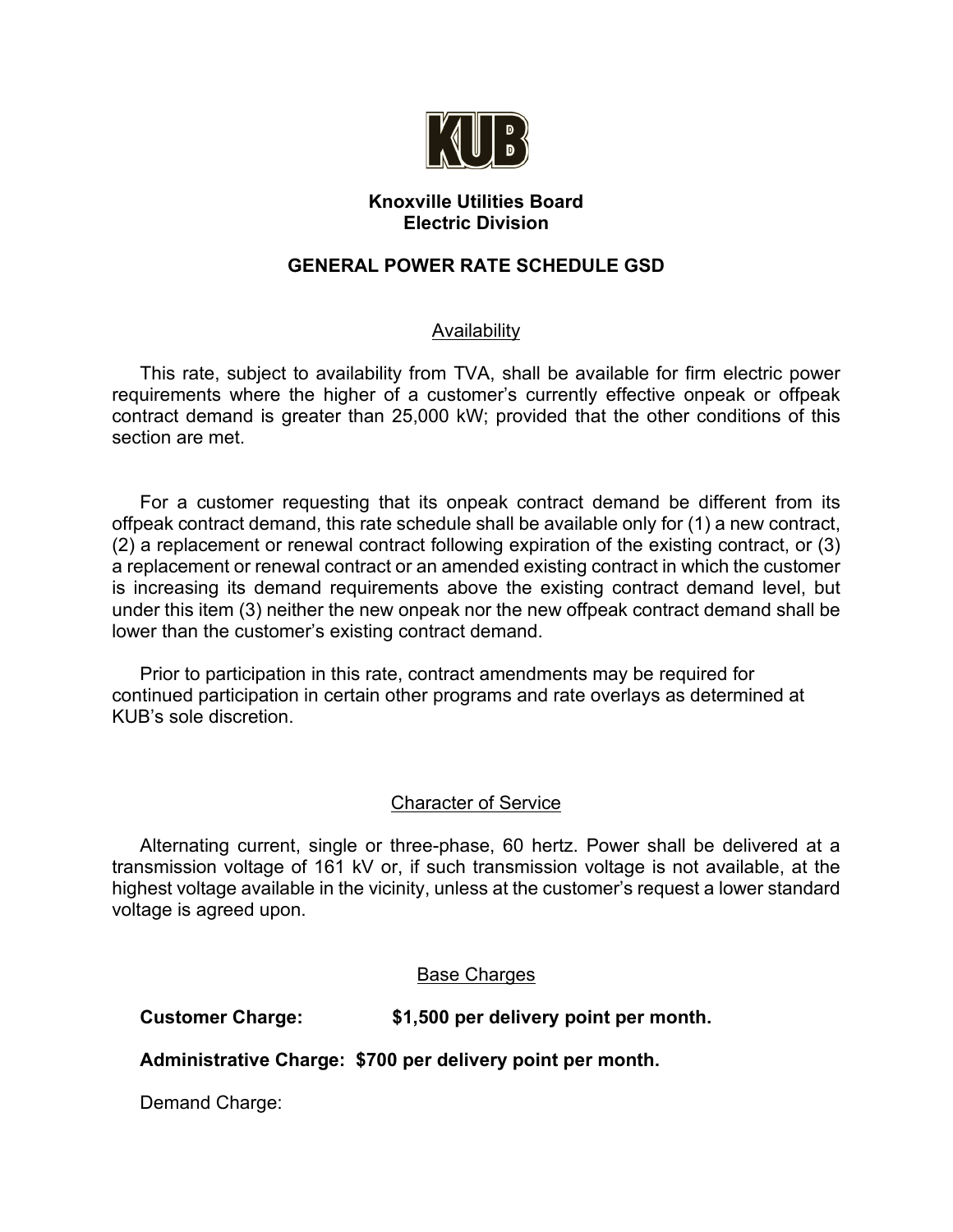| <b>Summer Period:</b><br><b>Onpeak Demand</b>     | \$10.76 per kW per month of the customer's onpeak<br>billing demand, plus                                                                                                                                                                                          |
|---------------------------------------------------|--------------------------------------------------------------------------------------------------------------------------------------------------------------------------------------------------------------------------------------------------------------------|
| <b>Maximum Demand</b>                             | \$5.98 per kW per month of the customer's maximum<br>billing demand plus                                                                                                                                                                                           |
| <b>Excess Demand</b>                              | \$16.74 per kW per month for each kW of the amount, if<br>any, by which (1) the customer's onpeak billing demand<br>exceeds its onpeak contract demand or (2) the<br>customer's offpeak billing demand exceeds its offpeak<br>contract demand, whichever is higher |
| <b>Winter Period:</b>                             |                                                                                                                                                                                                                                                                    |
| <b>Onpeak Demand</b>                              | \$9.80 per kW per month of the customer's onpeak billing<br>demand, plus                                                                                                                                                                                           |
| <b>Maximum Demand</b>                             | \$5.98 per kW per month of the customer's maximum<br>billing demand plus                                                                                                                                                                                           |
| <b>Excess Demand</b>                              | \$15.78 per kW per month for each kW of the amount, if<br>any, by which (1) the customer's onpeak billing demand<br>exceeds its onpeak contract demand or (2) the<br>customer's offpeak billing demand exceeds its offpeak<br>contract demand, whichever is higher |
| <b>Transition Period:</b><br><b>Onpeak Demand</b> | \$9.80 per kW per month of the customer's onpeak<br>billing demand, plus                                                                                                                                                                                           |
| <b>Maximum Demand</b>                             | \$5.98 per kW per month of the customer's maximum<br>billing demand plus                                                                                                                                                                                           |
| <b>Excess Demand</b>                              | \$15.78 per kW per month for each kW of the amount,<br>if any, by which (1) the customer's onpeak billing<br>demand exceeds its onpeak contract demand or (2)<br>the customer's offpeak billing demand exceeds its<br>offpeak contract demand, whichever is higher |
| Energy Charge:<br><b>Summer Period:</b><br>Onpeak | \$0.09135 per kWh per month for all metered onpeak kWh, plus                                                                                                                                                                                                       |
| Offpeak<br><b>Block 1</b>                         | \$0.06667 per kWh per month for the first 200 hours use of                                                                                                                                                                                                         |
|                                                   |                                                                                                                                                                                                                                                                    |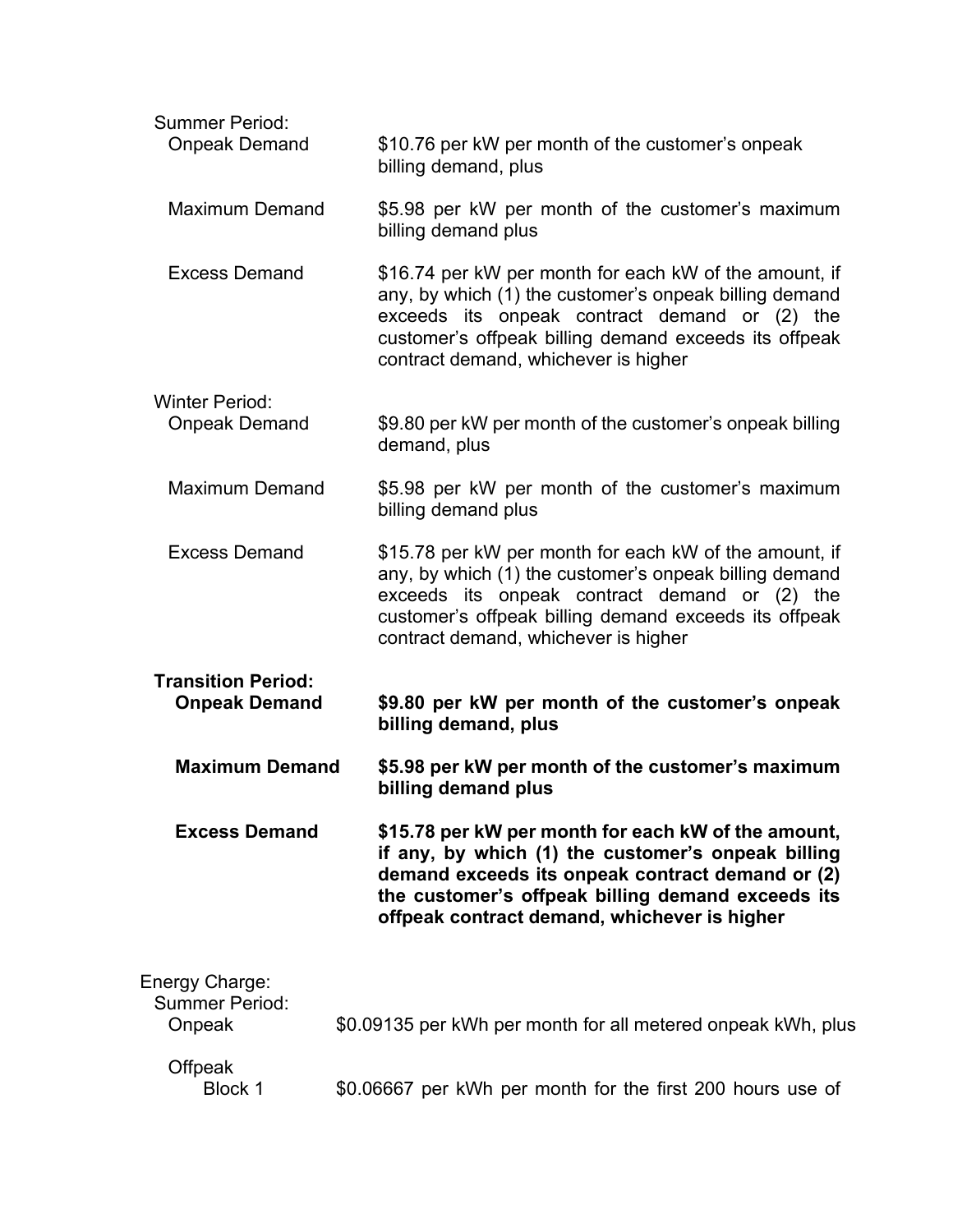| \$0.08010 per kWh per month for all metered onpeak kWh, plus<br>\$0.06886 per kWh per month for the first 200 hours use of<br>onpeak metered demand multiplied by the ratio of offpeak<br>energy to total energy, plus<br>\$0.03129 per kWh per month for the next 200 hours use of<br>onpeak metered demand multiplied by the ratio of offpeak<br>energy to total energy, plus<br>\$0.02905 per kWh per month for the hours use of onpeak |
|--------------------------------------------------------------------------------------------------------------------------------------------------------------------------------------------------------------------------------------------------------------------------------------------------------------------------------------------------------------------------------------------------------------------------------------------|
|                                                                                                                                                                                                                                                                                                                                                                                                                                            |
|                                                                                                                                                                                                                                                                                                                                                                                                                                            |
|                                                                                                                                                                                                                                                                                                                                                                                                                                            |
| \$0.02905 per kWh per month for the hours use of onpeak<br>metered demand in excess of 400 hours multiplied by the ratio<br>of offpeak energy to total energy                                                                                                                                                                                                                                                                              |
| \$0.03129 per kWh per month for the next 200 hours use of<br>onpeak metered demand multiplied by the ratio of offpeak<br>energy to total energy, plus                                                                                                                                                                                                                                                                                      |
|                                                                                                                                                                                                                                                                                                                                                                                                                                            |
|                                                                                                                                                                                                                                                                                                                                                                                                                                            |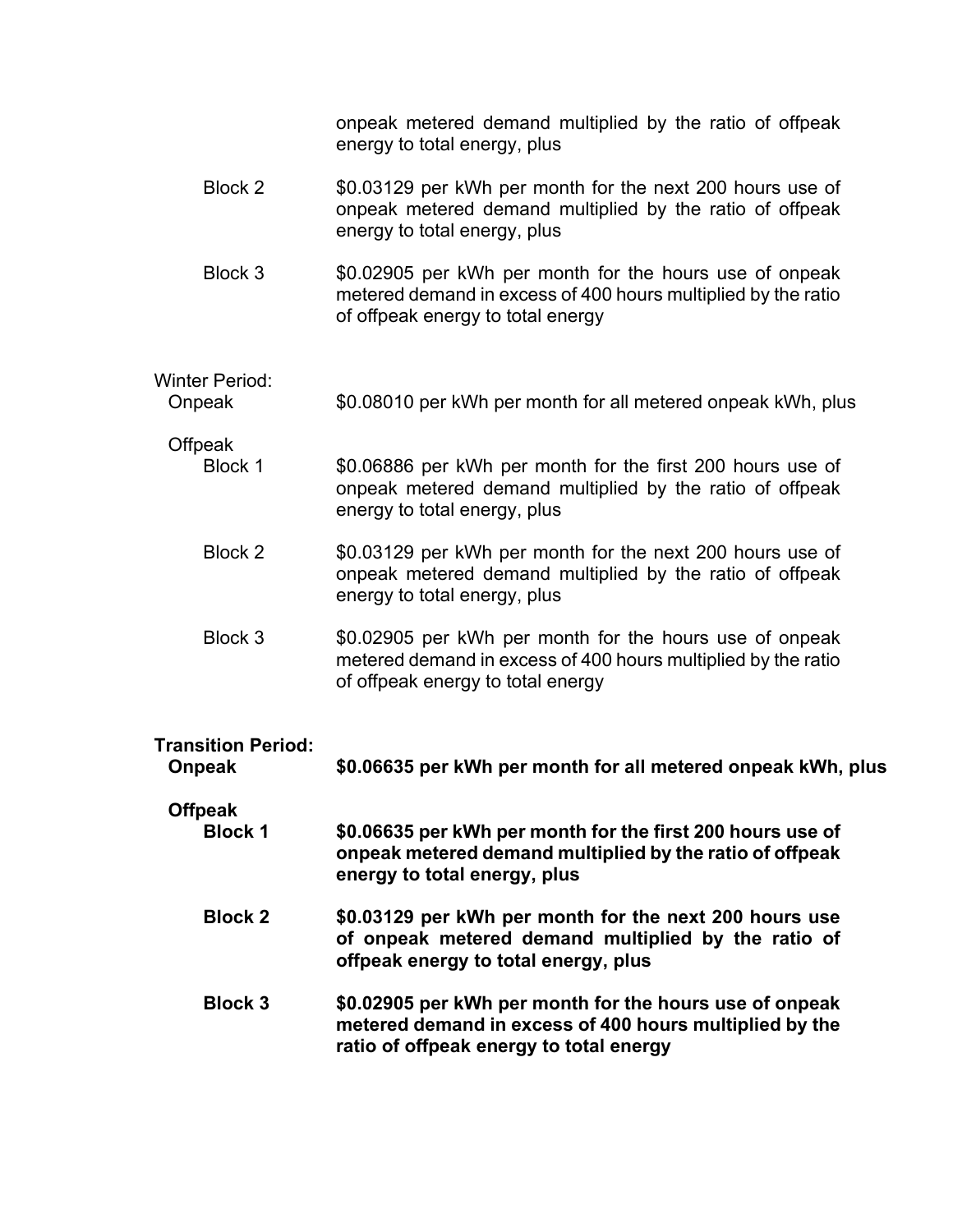**For the Summer Period, Winter Period, and Transition Period, Offpeak Block 1 energy rates less fuel rate of \$0.02282 per kWh per month shall be applied to the portion, if any, of the minimum offpeak energy takings amount that is greater than the metered energy.**

#### Facilities Rental Charge

There shall be no facilities rental charge under this rate schedule for delivery at bulk transmission voltage levels of 161kV or higher. For delivery at less than 161kV, there shall be added to the customer's bill a facilities rental charge. This charge shall be 37 cents per kW per month except for delivery at voltages below 46 kV, in which case the charge shall be 97 cents per kW per month for the first 10,000 kW and 76 cents per kW per month for the excess over 10,000 kW. Such charge shall be applied to the higher of (1) the highest billing demand established during the latest 12-consecutive-month period or (2) the higher of the customer's currently effective onpeak or offpeak contract demand and shall be in addition to all other charges under this rate schedule, including minimum bill charges.

### Reactive Demand Charge

If the reactive demand (in kVAR) is lagging during the 30-consecutive-minute period beginning or ending on a clock hour of the month in which the customer's highest metered demand occurs, there shall be added to the customer's bill a reactive charge of \$1.46 per kVAR of the amount, if any, by which the reactive demand exceeds 33 percent of such metered demand. If the reactive demand (in kVAR) is leading during the 30-consecutiveminute period beginning or ending on a clock hour of the month in which the customer's lowest metered demand (excluding any metered demands which are less than 25 percent of the highest metered demand) occurs, there shall be added to the customer's bill a reactive charge of \$1.14 per kVAR of the amount of reactive demand. Such charges shall be in addition to all other charges under this rate schedule, including minimum bill charges.

## Adjustment

Charges under this rate schedule may be increased or decreased to reflect changes in purchased power costs as determined by any purchased power adjustment adopted by the Board.

#### Determination of Seasonal Periods

Summer Period shall mean the June, July, August, and September billing months. Winter Period shall mean the December, January, February, and March billing months.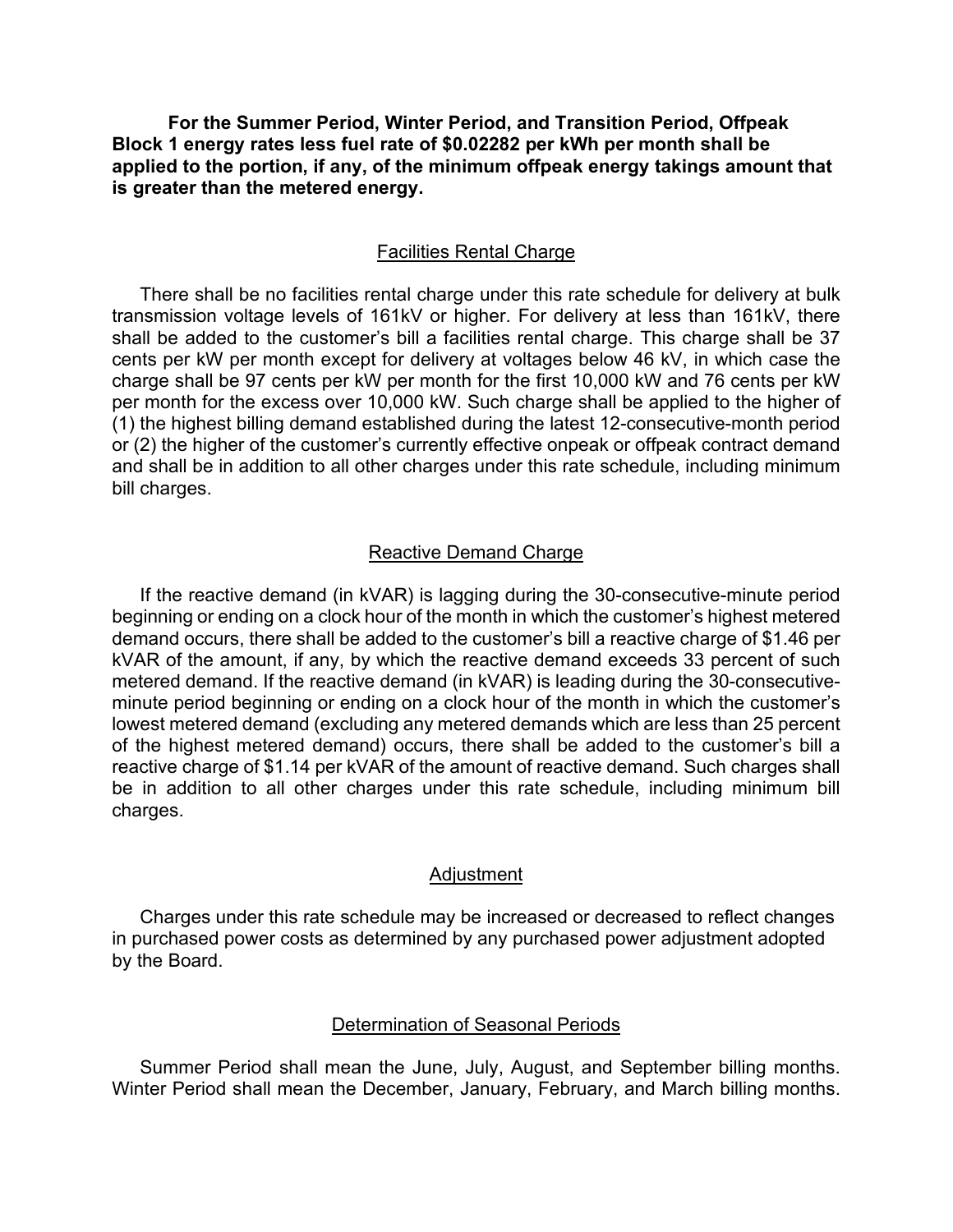Transition Period shall mean the April, May, October, and November billing months. The Seasonal Periods under this rate schedule are subject to change by KUB. In the event KUB determines that changed Seasonal Periods are appropriate, such decision shall be made at least 11 months prior to the effective date of such changed periods, and KUB shall promptly notify customer.

#### Determination of Onpeak and Offpeak Hours

Except for Saturdays, Sundays, November 1, and the weekdays that are observed as Federal holidays for New Year's Day, Memorial Day, Independence Day, Labor Day, Thanksgiving Day, and Christmas Day, onpeak hours for each day shall for purposes of this rate schedule be 1 p.m. to 7 p.m. during the months of April, May, June, July, August, September and October and from 4 a.m. to 10 a.m. during the months of January, February, March, November, and December. All other hours of each day that are not otherwise defined as onpeak hours and all hours of such excepted days shall be offpeak hours. Such times shall be Central Standard Time or Central Daylight Time, whichever is then in effect. Said onpeak and offpeak hours are subject to change by KUB. In the event KUB determines that such changed onpeak and offpeak hours are appropriate, such decision shall be made at least 11 months prior to the effective date of such changed hours, and KUB shall promptly notify customer.

### Determination of Onpeak and Offpeak Demands, Maximum Metered Demand, and Energy Amounts

The onpeak and offpeak kWh for any month shall be the energy amounts taken during the respective hours of the month designated under this rate schedule as onpeak and offpeak hours; provided, however, that notwithstanding the metered energy amount, the offpeak energy for any month shall in no case be less than the product of (1) the offpeak billing demand as calculated in the last sentence of the paragraph below and (2) 110 hours (reflecting a 15 percent load factor applied to the average number of hours in a month).

KUB shall meter the onpeak and offpeak demands in kW of all customers taking service under this rate schedule. The onpeak metered demand and offpeak metered demand for any month shall be determined separately for the respective hours of the month designated under this rate schedule as onpeak and offpeak hours and in each case shall be the highest average during any 30-consecutive-minute period beginning or ending on a clock hour of the month of the load metered in kW, and, except as provided below in this section, such amounts shall be used as the onpeak and offpeak billing demands.

The maximum billing demand for any month shall be the higher of (1) the highest onpeak billing demand in the month or (2) the highest offpeak billing demand in the month. The onpeak billing demand shall in no case be less than the sum of (1) 30 percent of the first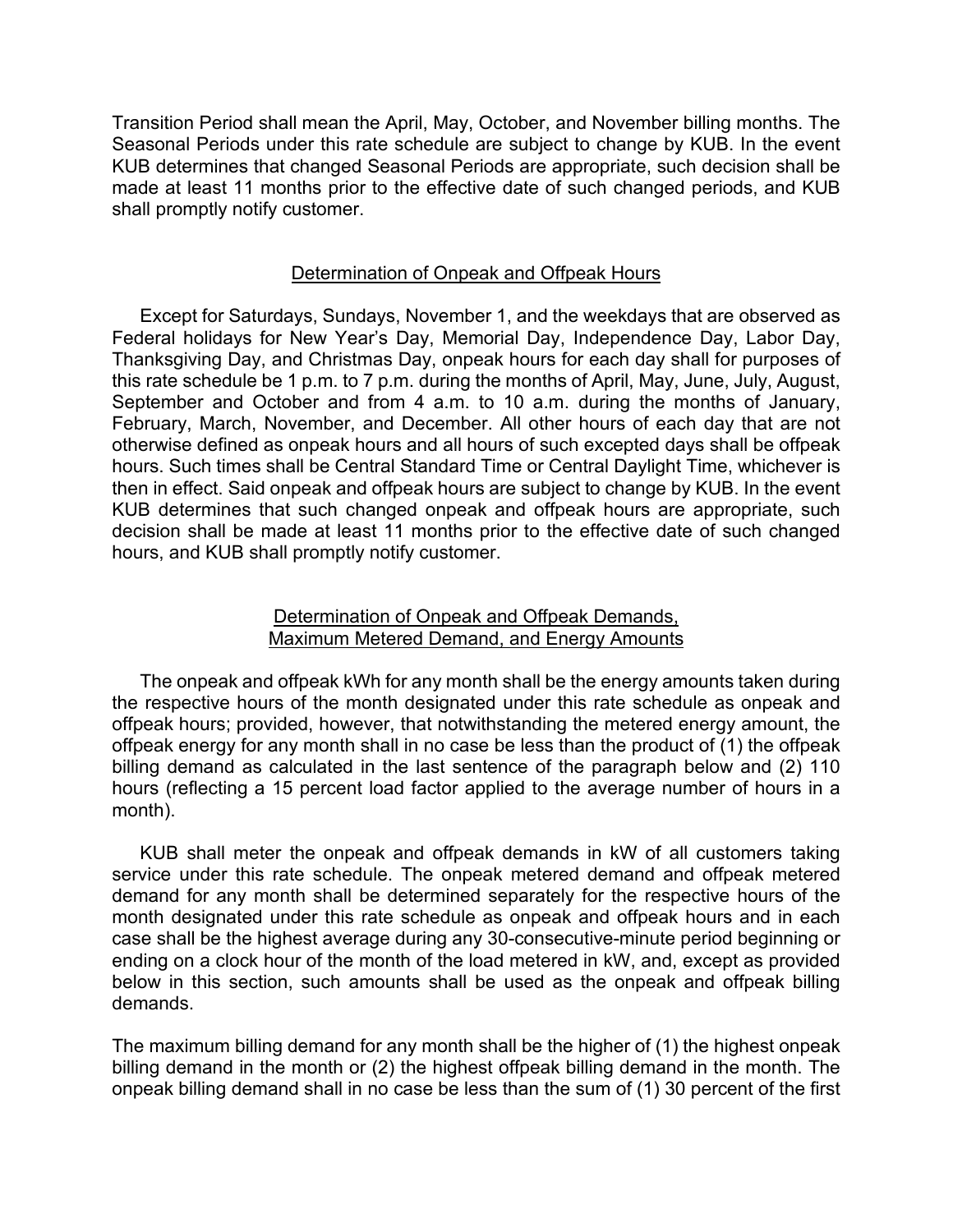5,000 kW, (2) 40 percent of the next 20,000 kW; (3) 50 percent of the next 25,000 kW, (4) 60 percent of the next 50,000 kW, (5) 70 percent of the next 100,000 kW, (6) 80 percent of the next 150,000 kW, and (7) 85 percent of all kW in excess of 350,000 kW of the higher of the currently effective onpeak contract demand or the highest onpeak billing demand established during the preceding 12 months. The offpeak billing demand shall in no case be less than the sum of (1) 30 percent of the first 5,000 kW, (2) 40 percent of the next 20,000 kW, (3) 50 percent of the next 25,000 kW, (4) 60 percent of the next 50,000 kW, (5) 70 percent of the next 100,000 kW, (6) 80 percent of the next 150,000 kW, and (7) 85 percent of all kW in excess of 350,000 kW of the higher of the currently effective offpeak contract demand or the highest offpeak billing demand established during the preceding 12 months.

### Minimum Bill

The monthly bill under this rate schedule, excluding any facilities rental charges and any reactive charges, shall not be less than the sum of (1) the base customer charge and administrative charge, (2) the portion of the base demand charge, as adjusted (but excluding the additional portion thereof applicable to excess of billing demand over contract demand) applicable to onpeak billing demand applied to the customer's onpeak billing demand, (3) the portion of the base demand charge, as adjusted, (but excluding the additional portion thereof applicable to excess of billing demand over contract demand) applicable to maximum billing demand applied to the customer's maximum billing demand, (4) the base onpeak energy charge, as adjusted, applied to the customer's onpeak energy takings, and (5) the base offpeak energy charge, as adjusted, applied to the higher of customer's actual offpeak energy takings or the minimum offpeak energy takings amount provided for in the first paragraph of the section of this rate schedule entitled "Determination of Onpeak and Offpeak Demands, Maximum Metered Demand, and Energy Amounts". Notwithstanding the foregoing, any fuel cost that is included in *any purchased power adjustment adopted by the Board* shall not be applied to any billed offpeak energy that exceeds the metered offpeak energy.

KUB may require minimum bills higher than those stated above.

## Contract Requirement

KUB shall require contracts for all service provided under this rate schedule. The contract shall be for an initial term of at least five years and any renewals or extensions of the initial contract shall be for a term of at least five years; after ten years of service, any such contract for the renewal or extension of service may provide for termination upon not less than sixteen months notice. The customer shall contract for its maximum requirements, which shall not exceed the amount of power capable of being used by customer, and KUB shall not be obligated to supply power in greater amount at any time than the customer's currently effective onpeak or offpeak contract demand. If the